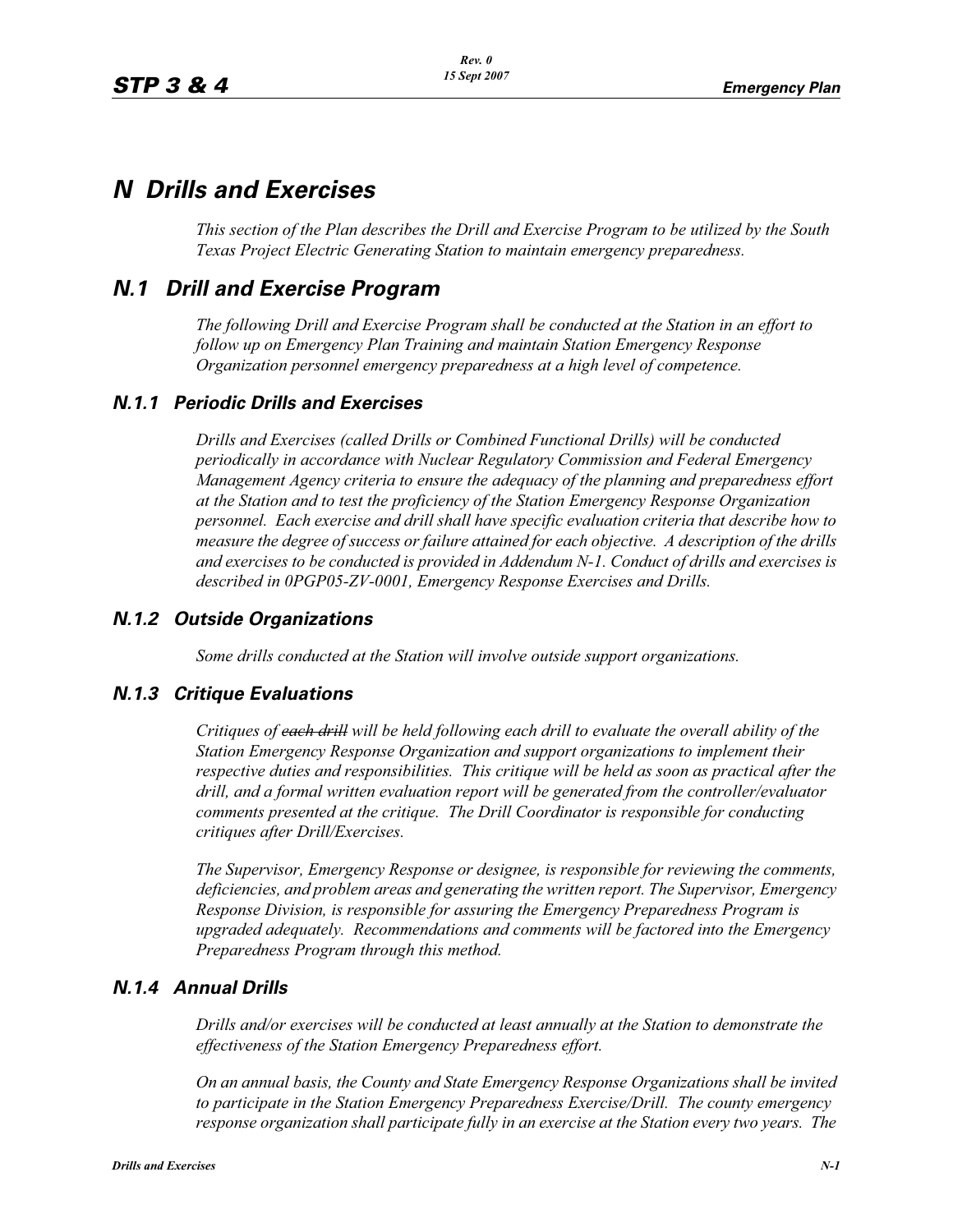*state emergency response organization shall participate fully in an offsite exercise at least once every two years.* 

*A full participation exercise will include mobilization of the state and county emergency management organizations and their resources in keeping with the accident scenarios. Involvement by the support organizations will be as appropriate to the exercise objectives.* 

*The ingestion exposure pathway measures shall be exercised by the state emergency response organization as a minimum every six (6) years. An off hours and an unannounced drill/exercise shall be performed at least once every six (6) years. Federal Emergency Management Agency objectives for the state and county emergency management organizations shall be exercised as required.*

*Drills will be held to demonstrate the abilities of the Station Emergency Response Organization to respond in different weather conditions. Drills should therefore be held in good or bad weather providing no life threatening situations occur.*

# *N.2 Scenario Development*

*Scenarios for drills/exercises will be developed under the direction of the Supervisor, Emergency Response or designee.* 

### *N.2.1 Specific Objectives*

*Input from cognizant Station groups, State, and County authorities are required to define the specific objectives to be met during the drill/exercise.*

### *N.2.2 Scenario Composition*

*Scenarios should include, but not be limited to:*

- -*Basic objectives,*
- -*Support organization(s) involved,*
- -*Chronological flow of initiating data,*
- -*Time schedule of real and simulated actions,*
- -*Summarizing narrative of appropriate response actions, and*
- -*A listing of official evaluators and controllers.*

*Scenarios governing the exercise will be varied each year, and confidentiality will be maintained on the scenario. The variation to the scenarios will allow all significant provisions in the Plan to be fully exercised. Provisions exist to allow exercises to be conducted during the off-hours at a minimum of once every six years.*

*The scenario preparation should include identifying the Control Room alarms, alarm sequences, and specific instrumentation readings throughout the drill.*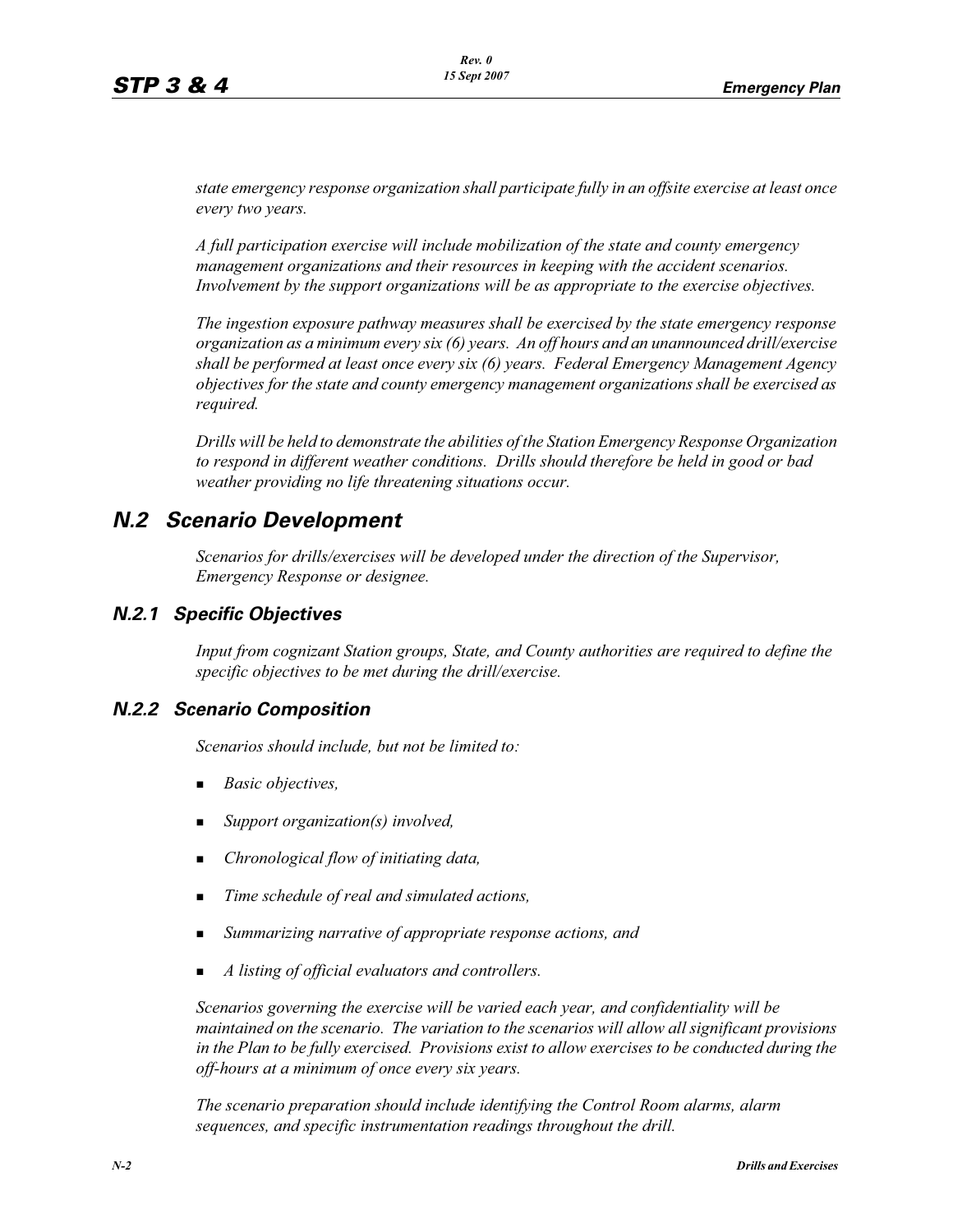*Only officials of the Federal, State, and County support authorities involved in scenario development and approved Station controllers and evaluators will share advanced knowledge of the scenario. Limiting the knowledge of the scenario allows for effective controllers' participation and evaluator judgment without significant compromise of scenario or drill confidentiality. This allows for significant free play during the drills by the participants. A description of the arrangements for the advance materials to be provided to official observers and participation in the evaluation critique is provided in 0PGP05-ZV-0001, Emergency Response Exercises and Drills.*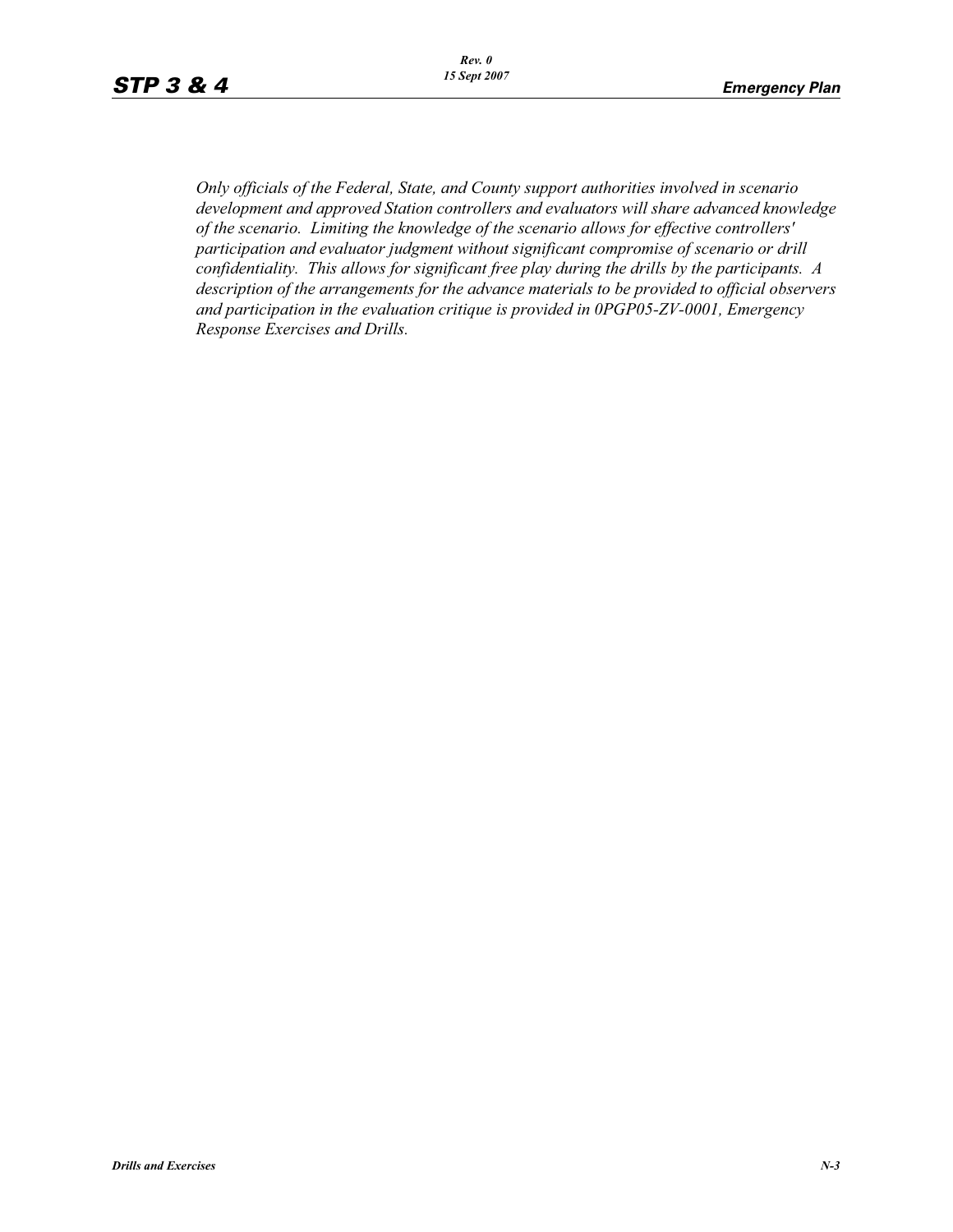## *Addendum N-1 Drills and Exercises Page 1 of 2*

- *1.0 Drills and exercises (called Drills, Combined Functional Drills, Dress Rehearsals, Evaluated or Graded Exercises) will be conducted periodically, in accordance with the criteria of NUREG-0654/Federal Emergency Management Agency Report-1 to ensure the adequacy of planning and preparedness and the proficiency of the Emergency Response Organizations to react to an actual situation in the Station. All drills shall be supervised and evaluated by a Drill Coordinator qualified to Station standards.*
- *2.0 Critiques of drills will be held and recommendations and comments will be factored into the preparedness program. Drills conducted at the Station may involve outside support organizations.*
- *3.0 COMMUNICATION TESTS Communication tests with State and local governments within the Plume Exposure Pathway Emergency Planning Zone will be conducted monthly. Communications with Federal emergency response organizations and State within the ingestion pathway will be tested on a quarterly basis. Communications between the nuclear facility, State and County emergency response facilities, and field assessment teams shall be tested annually. Communications tests shall also include the aspect of understanding the content of messages.*
- *4.0 FIRE DRILLS Fire drills shall be conducted in accordance with Station Updated Final Safety Analysis Report*s *9.5.1.6* (Unit 1/2), 9A(Unit 3/4) *Fire Hazard Analysis Report 4.1 and 4.2*(Units 1 and 2), *and Title 10 Code of Federal Regulations Part 50 Appendix R. sec. I.3 to demonstrate firefighting readiness of assigned personnel (as applicable).*
- *5.0 MEDICAL EMERGENCY DRILLS A medical emergency drill involving a simulated contaminated individual that contains provisions for participation by the local support services as indicated in Section B of this Plan shall be conducted annually. The offsite portions of the medical drill may be performed as part of the required annual exercise at the discretion of the Plant General Manager. Emergency medical drills shall test medical personnel and site personnel on handling of radiologically involved victims with respect to radiation monitoring, contamination control and decontamination of the victim.*
- *6.0 RADIOLOGICAL MONITORING DRILLS Radiological Monitoring Drills shall be conducted at the Station annually. These drills shall provide for the monitoring of plant environs and radiological monitoring on site and offsite. These drills shall include collection and analysis of airborne activity, ground deposition surveys, and provide provisions for communications and record keeping. At least once every year collection and analysis will also include vegetation, soil and water. The State drills may not always be conducted at the Station. These drills will demonstrate the ability to coordinate with and make appropriate recommendations to the Department of State Health Services.*
- *7.0 HEALTH PHYSICS DRILLS*
	- *7.1 Health Physics Drills shall be conducted semi-annually which involve response to and analysis of simulated elevated airborne and liquid samples and direct radiation measurements in the environment.*